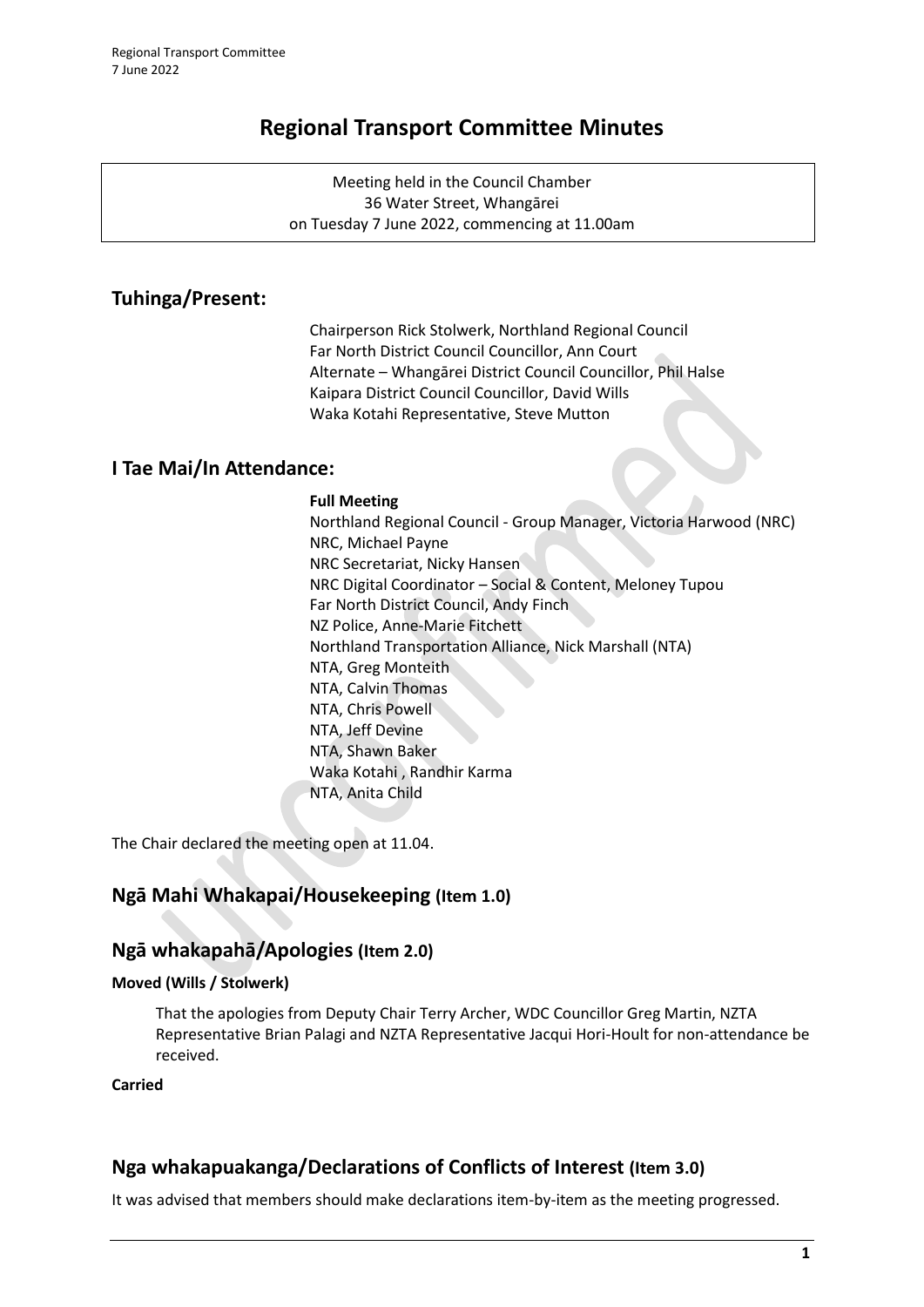# **Confirmation of Minutes - 5 April 2002 (Item 4.1)**

### **Report from Nicky Hansen, PA to GM Community Resilience**

### **Moved (Halse / Stolwerk)**

That the minutes of the Regional Transport Committee meeting held on Tuesday 5 April 2022, be confirmed as a true and correct record.

**Carried**

## **Receipt of Action Sheet (Item 4.2)**

### **Report from Nicky Hansen, PA to GM Community Resilience**

### **Moved (Stolwerk / Court)**

That the action sheet be received.

### **Carried**

*Secretarial note:*

*Secretariat to remove completed items to-date from the action sheet, and items completed remain on the action sheet for 1 meeting following completion before being removed.*

*Action: Waka Kotahi to send the report relating to a recent fatal crash in Kaipara District to Cr Wills once it has been released. To date it has still not been released.*

## **Funding Uptake Report (Item 5.1)**

### **Report from Chris Powell, Transport Manager - Northland Transportation Alliance**

### **Moved (Court / Stolwerk)**

That the report 'Funding Uptake Report' by Chris Powell, Transport Manager - Northland Transportation Alliance and dated 10 May 2022, be received.

### **Carried**

# **Regional Transport Committee Submission on the "Te Huringa Taraiwa: Te Arotake I Te Punaha Utu Kaiwhakamahi Rori/Driving Change: Reviewing the Road User Charges System". (Item 5.2)**

**Report from Chris Powell, Transport Manager - Northland Transportation Alliance**

### **Moved (Stolwerk / Court)**

That the report 'Regional Transport Committee Submission on the "Te Huringa Taraiwa: Te Arotake I Te Punaha Utu Kaiwhakamahi Rori/Driving Change: Reviewing the Road User Charges System". by Chris Powell, Transport Manager - Northland Transportation Alliance and dated 10 May 2022, be received.

### **Carried**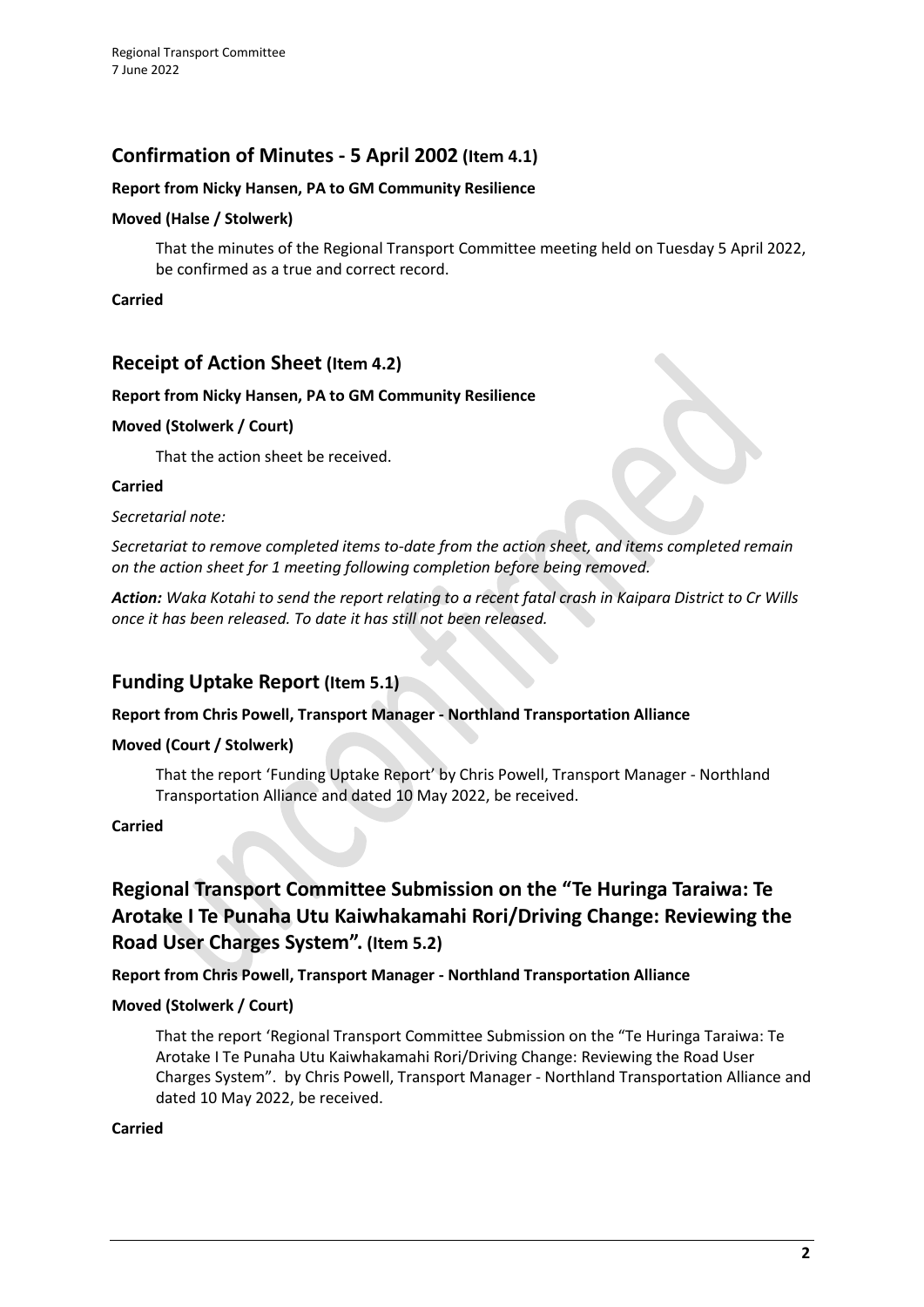Regional Transport Committee 7 June 2022

### *Secretarial note:*

*Ann Court met with MoT representatives (x4) to discuss funding models and Northlands concerns and will keep committee informed with any outcomes.*

# **RTC Chair Response to Ministers and Northland Voice (Item 5.3)**

### **Report from Victoria Harwood, Pou Tiaki Hapori - GM Community Resilience**

### **Moved (Stolwerk / Halse)**

That the report 'RTC Chair Response to Ministers and Northland Voice' by Victoria Harwood, Pou Tiaki Hapori - GM Community Resilience and dated 10 May 2022, be received.

### **Carried**

*Action: Chair Councillor Stolwerk is to follow up with Minister Davis who is visiting in two weeks, regarding RTC questions.*

# **Waka Kotahi Northland Activity and Funding Update (Item 5.4)**

### **Report from Steve Mutton, NZTA - Director Regional Relationships Upper North Island**

### **Moved (Stolwerk / Wills)**

That the report 'Waka Kotahi Northland Activity and Funding Update' by Steve Mutton, NZTA - Director Regional Relationships Upper North Island and dated 10 May 2022, be received.

### **Carried**

*Action: Waka Kotahi representative Steve Mutton will discuss funding allocations with the Chair once approval from the Waka Kotahi August 2022 board meeting.*

# **Waka Kotahi Auditing State Highway Capital Projects (Item 5.5)**

### **Report from Steve Mutton, NZTA - Director Regional Relationships Upper North Island**

### **Moved (Court / Stolwerk)**

That the report 'Waka Kotahi Auditing State Highway Capital Projects' by Steve Mutton, NZTA - Director Regional Relationships Upper North Island and dated 10 May 2022, be received.

### **Carried**

# **Total Mobility/Disability Transport Services in Far North - Update (Item 5.6)**

### **Report from Anita Child, Transport Project Officer**

### **Moved (Stolwerk / Court)**

That the report 'Total Mobility/Disability Transport Services in Far North - Update' by Anita Child, Transport Project Officer and dated 7<sup>th</sup> June 2022, be received.

### **Carried**